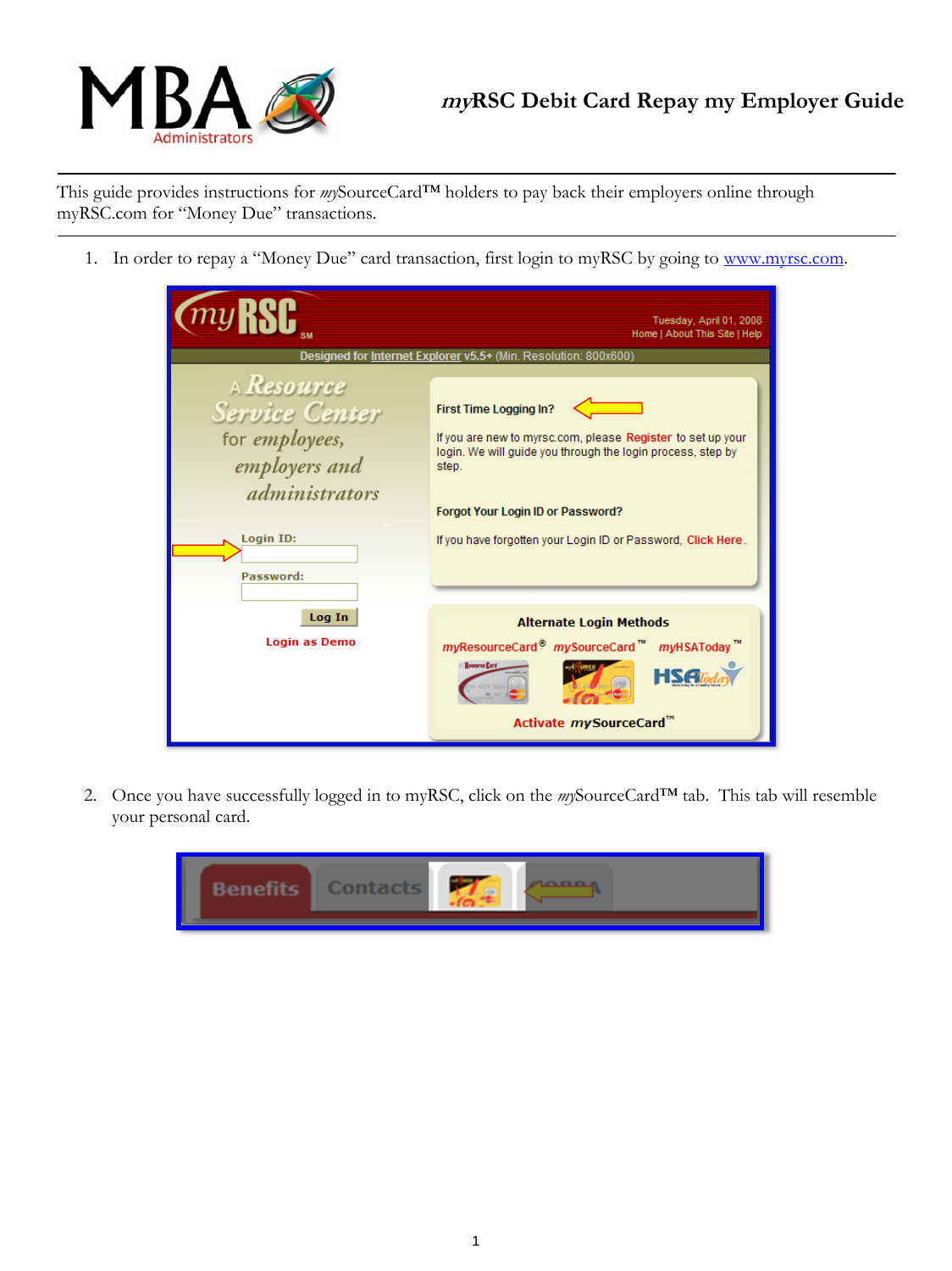3. After selecting the *my*SourceCard™ tab, select the "Repay my Employer" option listed on the banner on the left hand side of your screen. Once you select this option, a list of any and all card transactions with an amount that is owed on them will be displayed.\*

*Note: If no transactions are listed then either all transactions have been resolved through substantiation through your employer sponsored benefit, prior paybacks have already been applied or MBA has not yet adjudicated the claim associated with the card swipe and deemed that money for non-qualified expenses are owed.* 



4. Select which transactions you would like to pay back by checking the box next to the card holder's name.\* Once you have made your selection, click the **My Accounts** button below the transaction menu to set up an account for making online payments.

*Online payments made before 12:00 P.M. CST, Monday through Friday, will post to your account the same day.* 

5. To set up a new account, enter the requested information and save by clicking on the disk icon.

|                                                            | <b>My Accounts</b>                                      |
|------------------------------------------------------------|---------------------------------------------------------|
| <b>Account Nickname</b><br>* Bank<br>(ex: Bob's Savings)   | * Account Type * Routing Number * Account Number Status |
| Click the Disk Icon to save your Bank Account information. |                                                         |
|                                                            | Checking -<br><b>NEW</b>                                |
|                                                            | Cancel<br><b>New</b>                                    |
| Required Information                                       | Help me locate my Account Information                   |
|                                                            |                                                         |